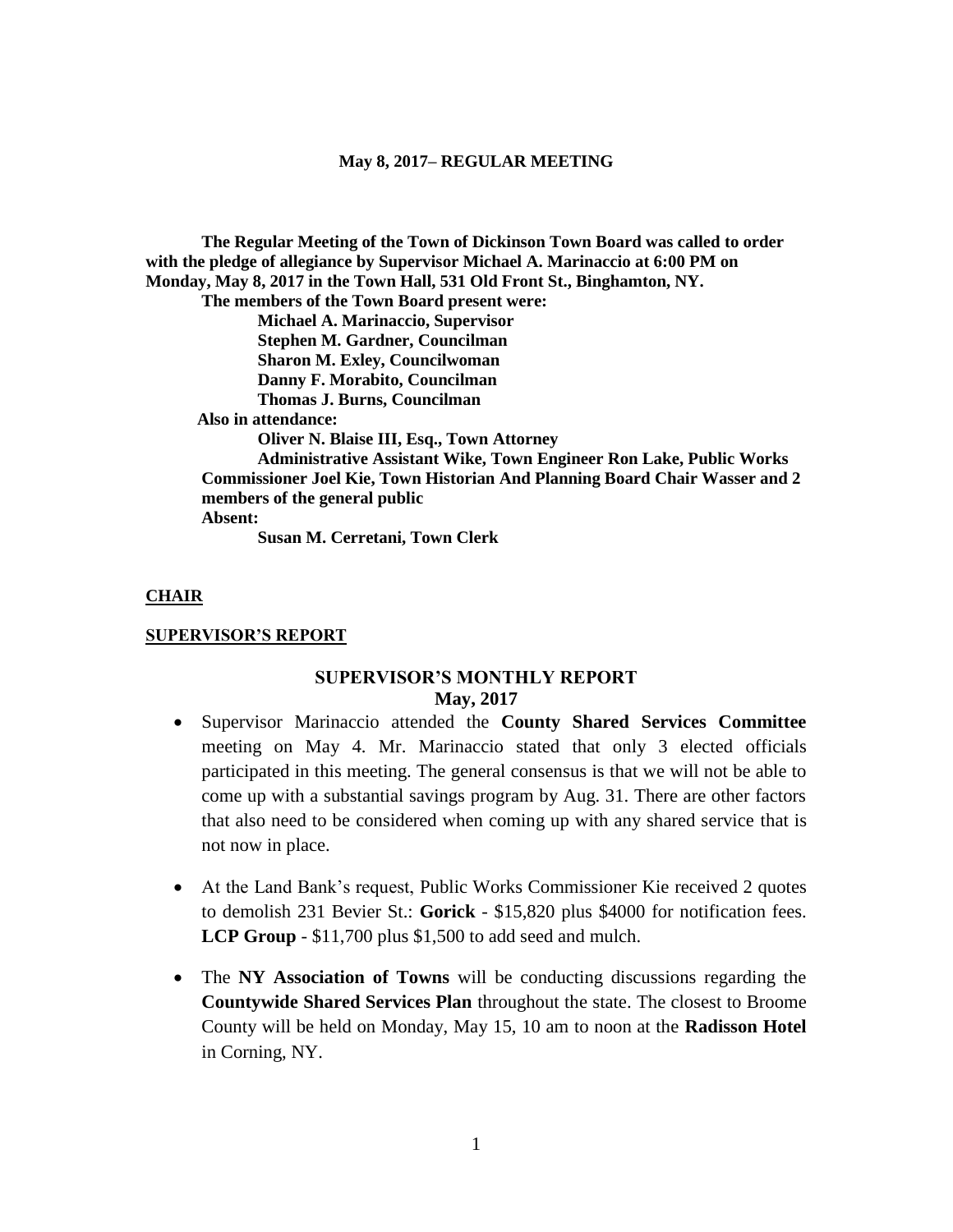- The Supervisor stated as mentioned at the work session last week, **Habitat for Humanity** has placed a bid on an empty lot diagonally across from **BOCES** and next to the apartment complex on Glenwood Rd. The home that is being built at **BOCES** will be moved to this location if and when the deal for the lot is closed and their engineers work on water and sewer hook ups to our systems. Code Enforcement Officers Rafferty and Kie are working with **Habitat**.
- The Town's request to add a hotel occupancy fee to the hotels located in Dickinson has been turned down by the state legislature. A letter dated March 22, 2017 from Jennifer Conway, President of the **Greater Binghamton Chamber** and her board of directors opposed the fee.
- Fees due to our town for the first quarter of this year for the Non-Broome County Inmate Housing in the **Broome County Jail** is \$7,546,98
- Sales due to our town for the  $1<sup>st</sup>$  quarter of this year totaled \$207,254.06

# **Code Violations Report:**

- 1. 17 Market St., garbage and other debris stored in back yard
- 2. 312 Lower Stella Ireland Rd., large amount of junk along the garage
- 3. 62 Sowden, dishwasher placed at the curb and not picked up by garbage service
- 4. 6 Lawson Ct., large amount of garbage being stored along side of the house
- 5. 605 Old Front St., white car openly stored in back yard and not registered
- 6. 37 Pulaski, mattress and other rubbish stored in rear of the house

# **Dog Control Report**

Not ready for this report

# **NYSEG Warning Letter:**

51 Adams St. was issued a warning of discontinuance of service from **NYSEG** due to unpaid bill of \$499.08.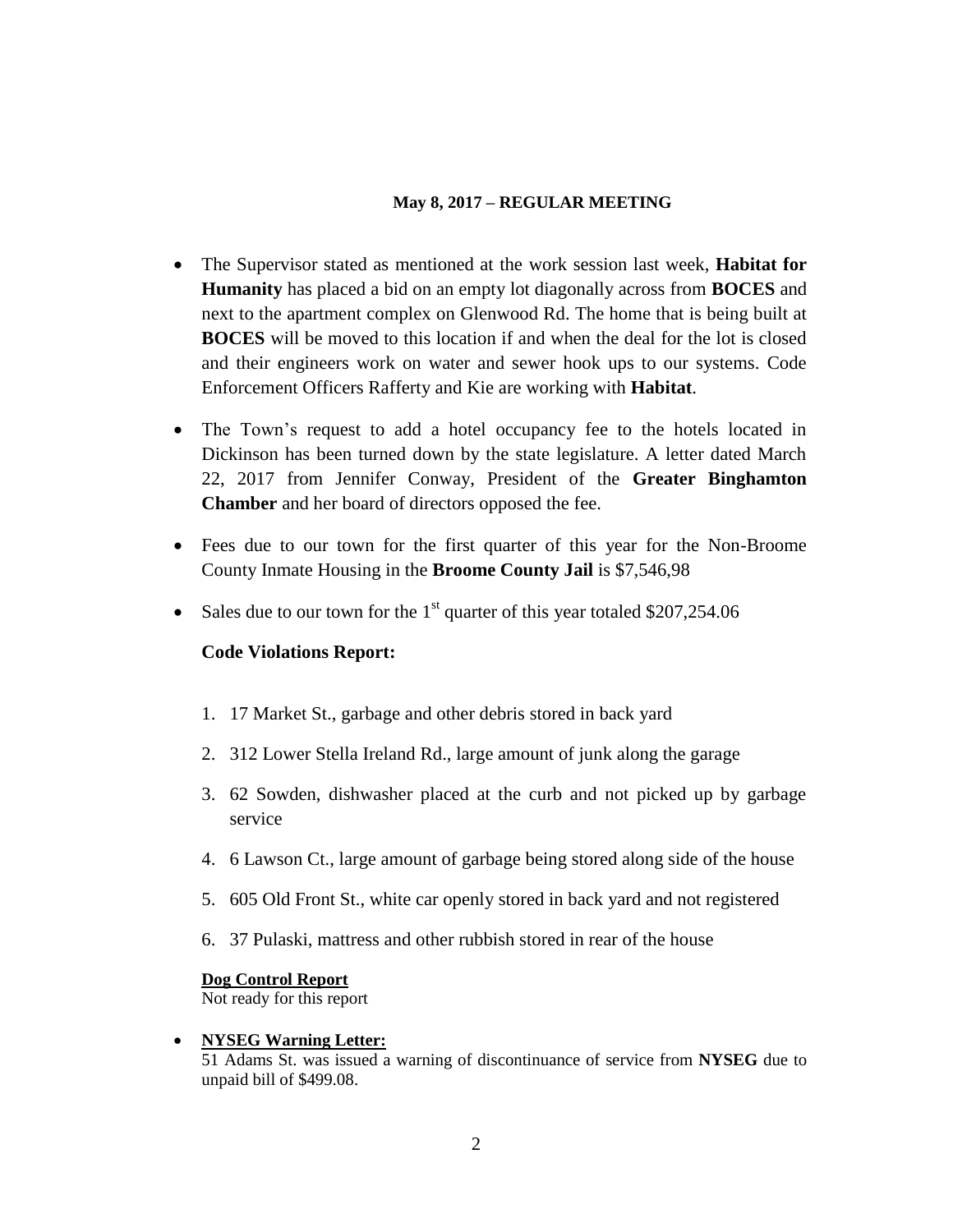## **NYPIRG**

**NYPIRG** will be going door to door in the town between May 1 and August  $31<sup>st</sup>$ . Their activities will include circulating support statements, soliciting small contributions, distributing information and recruiting support (letters, calls, participation) on a variety of issues of concern to the community.

### **BERT ADAMS DISPOSAL SERVICE**

**Bert Adams Disposal** has applied for a peddler's permit for door to door solicitation of garbage services. The permit is valid for a period of 10 days at \$25.00 per day.

### **PUBLIC COMMENTS**

None

### **COMMITTEE REPORTS**

### **PUBLIC WORKS**

sidewalks after the recent storm.

Councilman Gardner thanked Public Works Commissioner Kie for repairs to lawn damage from the winter storms. Councilman Burns applauded Mr. Kie for picking up tree limbs and branches left on

### **FINANCE**

- o **SUPERVISOR'S MONTHLY FINANCIAL REPORT** Councilman Morabito made a motion to accept the **March, 2017 Supervisor monthly report** seconded by Councilman Gardner. All in favor.
- o **TOWN CLERK MONTHLY FINANCIAL REPORT** Councilman Morabito made a motion to accept the **April Monthly Financial Report** for the **Town Clerk in the amount of \$1,044.76.** On a motion by Councilman Morabito seconded by Councilman Burns. All in favor.

| <b>Town Clerk's Report</b>              |            |
|-----------------------------------------|------------|
| March 2017 in the amount of \$1,044.76: |            |
| <b>NYSDOH</b>                           | \$22.50    |
| NYS Ag & Markets spay/Neuter program    | \$45.00    |
| <b>Supervisor Town of Dickinson</b>     | \$1,044.76 |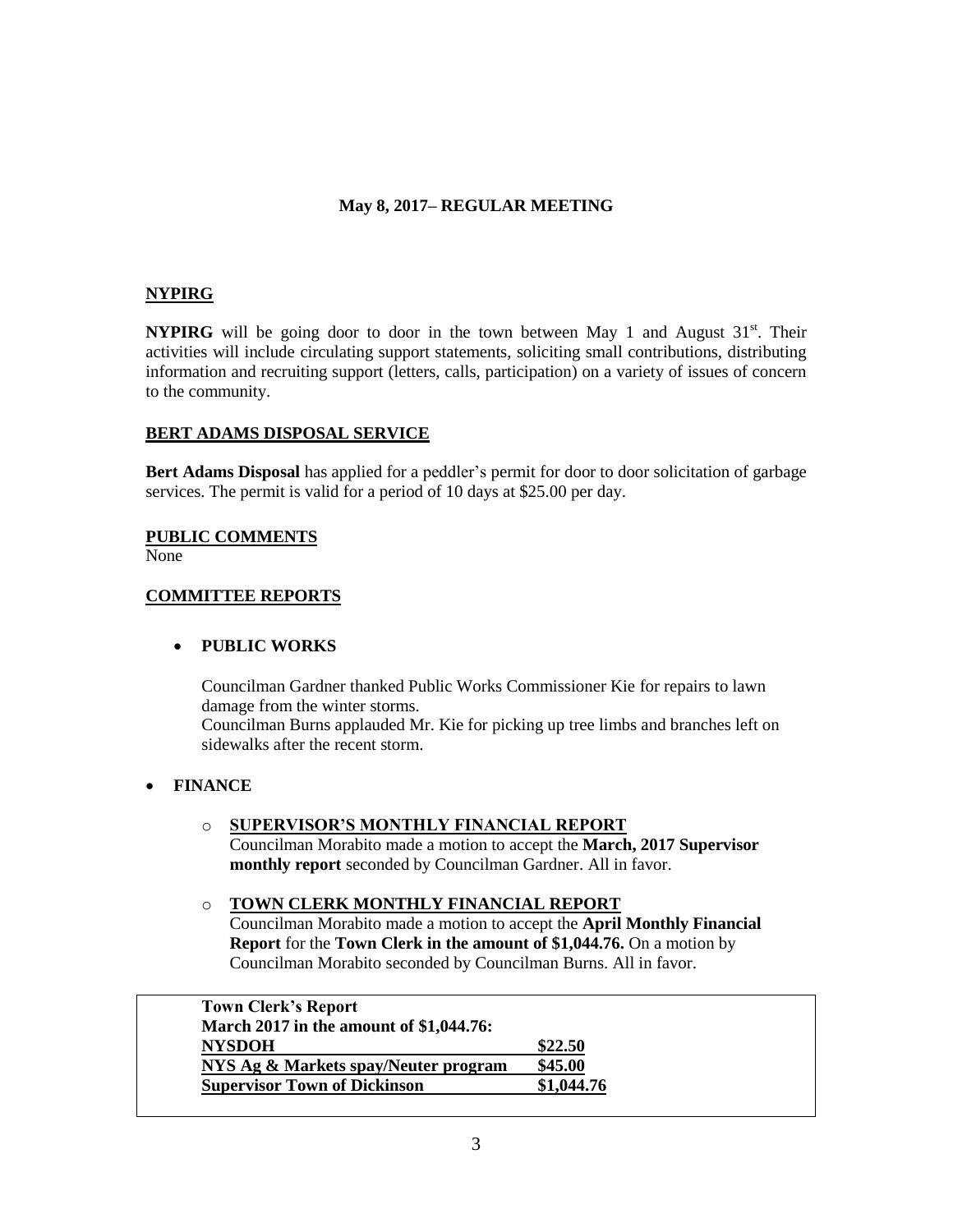## o **TOWN COURT MONTHLY FINANCIAL REPORT**

Councilman Morabito made a motion to accept the Financial Report(s) for the **Town of Dickinson Court** for the month March in the amount of **\$43,692.50**. On a motion of Councilman Morabito and seconded by Councilwoman Exley. All in favor. Town portion: \$7,757.50

State portion: \$34,273.00 County portion: \$1,440.00 Other: \$ 222.00

# o **ABSTRACTS FOR APPROVAL**

On Motion from Councilman Morabito, seconded by Councilman Gardner to approve **abstract # 5**, dated **May 8, 2017** in the amount of **\$220,009.04.** Vote Ayes- 5, Nays-0, Absent-0.

Supervisor Marinaccio voting Aye Councilman Gardner voting Aye Councilwoman Exley voting Aye Councilman Morabito voting Aye Councilman Burns Aye Unanimously passed and noted as duly adopted.

### **Abstract Summary of Audited Vouchers for Funds respectively in the amount(s) of \$220,009.04.**

### **Voucher #5 for May 2017 year in the amount of: \$220,009.04.**

| <b>General Fund</b>          | \$52,887.08 |
|------------------------------|-------------|
| <b>Part Town</b>             | \$40.00     |
| <b>Highway</b>               | \$83,953.67 |
| <b>Fire districts</b>        | \$0.00      |
| <b>Light Districts</b>       | \$237.81    |
| <b>Sewer Operating Dist.</b> | \$5,526.61  |
| <b>Water Operating Dist.</b> | \$77,363.87 |

### **PERSONNEL**

o Nothing to report at this time

### **PLANNING**

o Planning Board Chairperson David Wasser reported that there will be a Planning Board Meeting on Monday, May 22<sup>nd</sup> at 6 PM.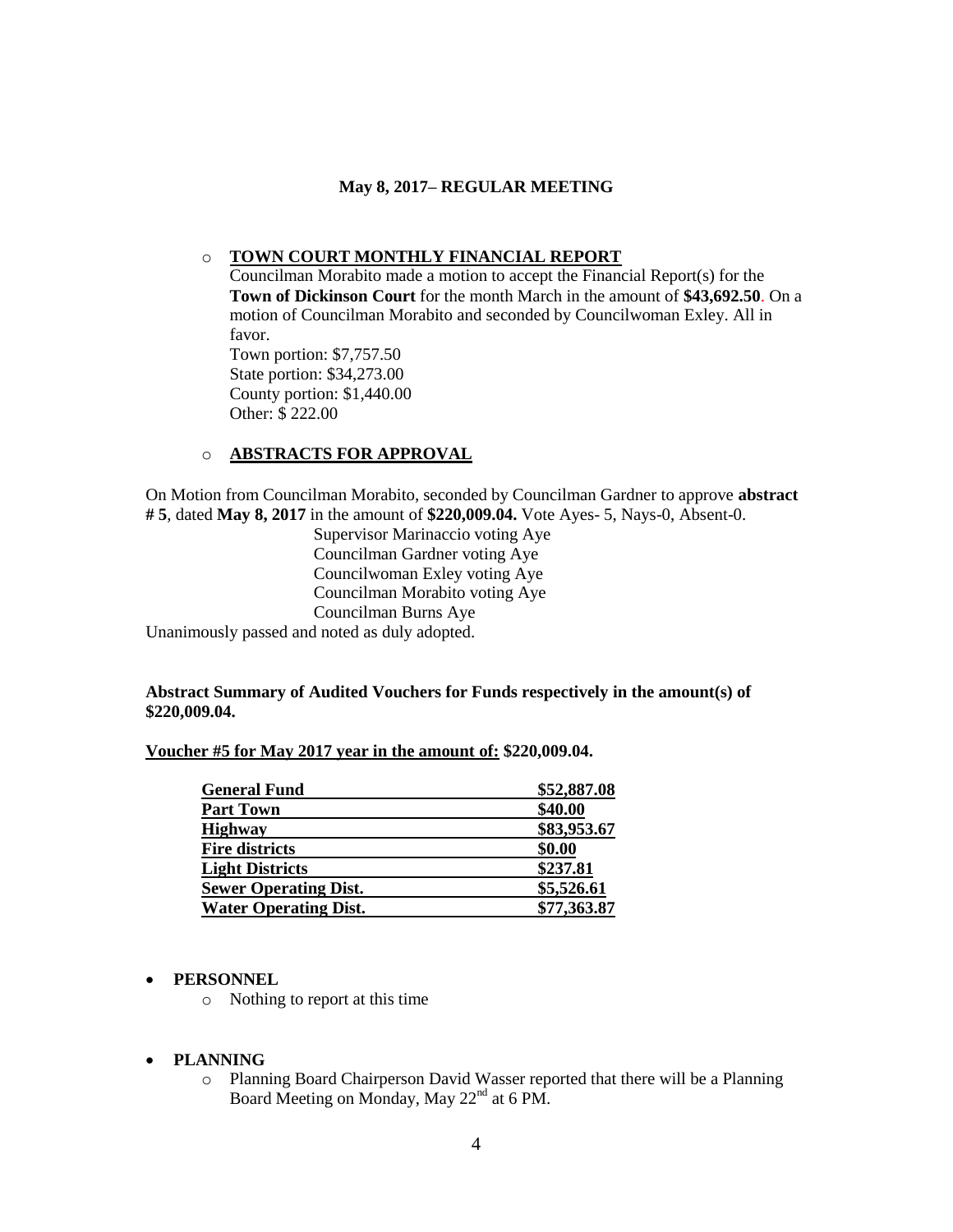# **APPROVAL OF MINUTES**

On a motion by Councilman Gardner seconded by Councilwoman Exley to approve the **Work Session Meeting Minutes of April 3, 2017 and Regular Meeting Minutes of April 10, 2017**. All in favor.

Vote-5 Ayes, Nays-0, Absent-0.

# **ATTORNEY**

# **FENCING LAW**

At a previous meeting Attorney Blaise provided samples of fencing codes from the Town of Union and the Town of Binghamton for the board members to view. The board members agreed that fence height should not exceed 8 feet and discussed whether a permit should be required. Other points of discussion were distance from property line, height restrictions especially for corner lots with restricted site of view, and encroachment of public right of way. Attorney Blaise will work on the details.

# **LOT SIZE FOR RURAL AREAS**

Code Enforcement Officer Rafferty has not received any additional information from the county pertaining to lot size for rural areas at this time.

# **SOLAR LAW AND CEC**

There is a solar committee meeting scheduled for May 16, 2017 to put the finishing touches on the draft local Law. The moratorium took effect in September.

Attorney Blaise stated that Attorney Sacco updated him on the **CEC** discussion that took place at last week's meeting. Mr. Blaise stated that the legal department will assist the town with the required action items.

# **PUBLIC WORKS – WATER & HIGHWAY DEPARTMENT**

- Public Works Commissioner Kie reported that the water department installed a dummy fire hydrant on the True Ave. dead end for fire department training purposes. The hydrant will be painted black or covered with a bag to indicate that it is a non-working hydrant. Supervisor Marinaccio recommended that Mr. Kie should make emergency services aware that it is a non-functioning hydrant.
- Deputy Public Works Commissioner Miller and the Water Department completed the water main installation on Twining Street.
- Public Works Commissioner Kie reported that 10-12 trees fell down at the cemetery during the recent storm. He stated that insurance should cover it. There is a \$250 deductible.
- 51 Adams St. foreclosure